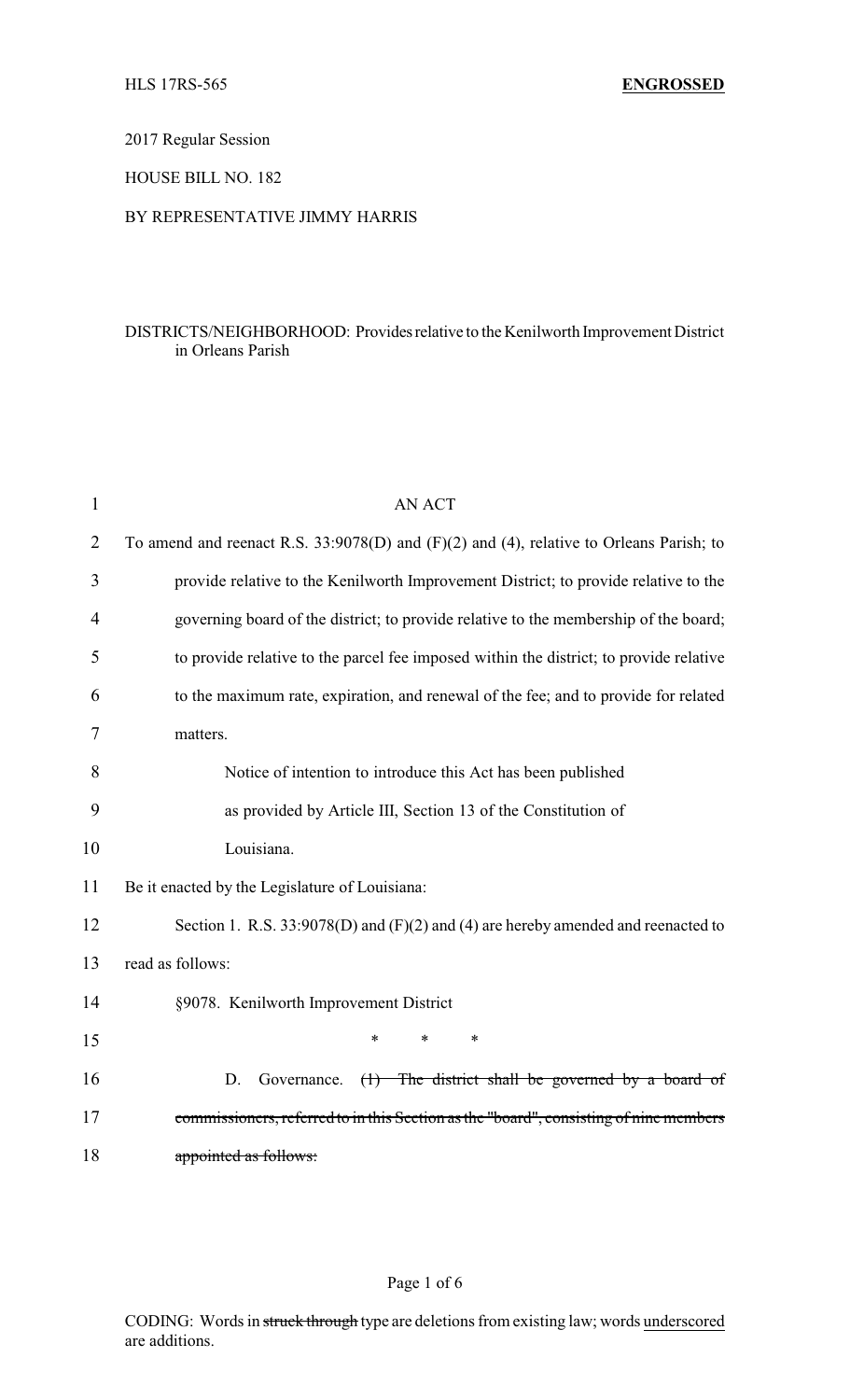| 1  | (a) The board of directors of the Kenilworth Civic and Improvement                      |
|----|-----------------------------------------------------------------------------------------|
| 2  | Association shall appoint five members, one of whom shall be the president of the       |
| 3  | Kenilworth Civic and Improvement Association.                                           |
| 4  | (b) The member or members of the Louisiana House of Representatives who                 |
| 5  | represent the area which comprises the district shall appoint one member.               |
| 6  | (c) The member or members of the Louisiana Senate who represent the area                |
| 7  | which comprises the district shall appoint one member.                                  |
| 8  | (d) The member or members of the city council of the city of New Orleans                |
| 9  | who represent the area which comprises the district shall appoint one member.           |
| 10 | (e) The mayor of the city of New Orleans shall appoint one member.                      |
| 11 | (2) Every member of the board shall be a property owner in or a resident of             |
| 12 | the district.                                                                           |
| 13 | $(3)(a)$ Members of the board shall serve two-year terms after initial terms as         |
| 14 | provided in Subparagraph (b) of this Paragraph.                                         |
| 15 | (b) Three members shall serve initial terms of one year, three shall serve              |
| 16 | initial terms of eighteen months, and three shall serve initial terms of two years, all |
| 17 | as determined by lot at the first meeting of the board.                                 |
| 18 | (4) Vacancies resulting from the expiration of a term or for any other reason           |
| 19 | shall be filled in the manner of the original appointment. Members shall be eligible    |
| 20 | for reappointment.                                                                      |
| 21 | (5) The members of the board shall select from among themselves a                       |
| 22 | president and such other officers as they deem appropriate. The terms and               |
| 23 | responsibilities of officers shall be as provided in the bylaws of the board.           |
| 24 | (6) All members of the board, including the officers of the board, shall be             |
| 25 | voting members.                                                                         |
| 26 | (7) The members of the board shall serve without compensation but shall                 |
| 27 | receive reimbursement for reasonable expenses directly related to the governance of     |
| 28 | the district.                                                                           |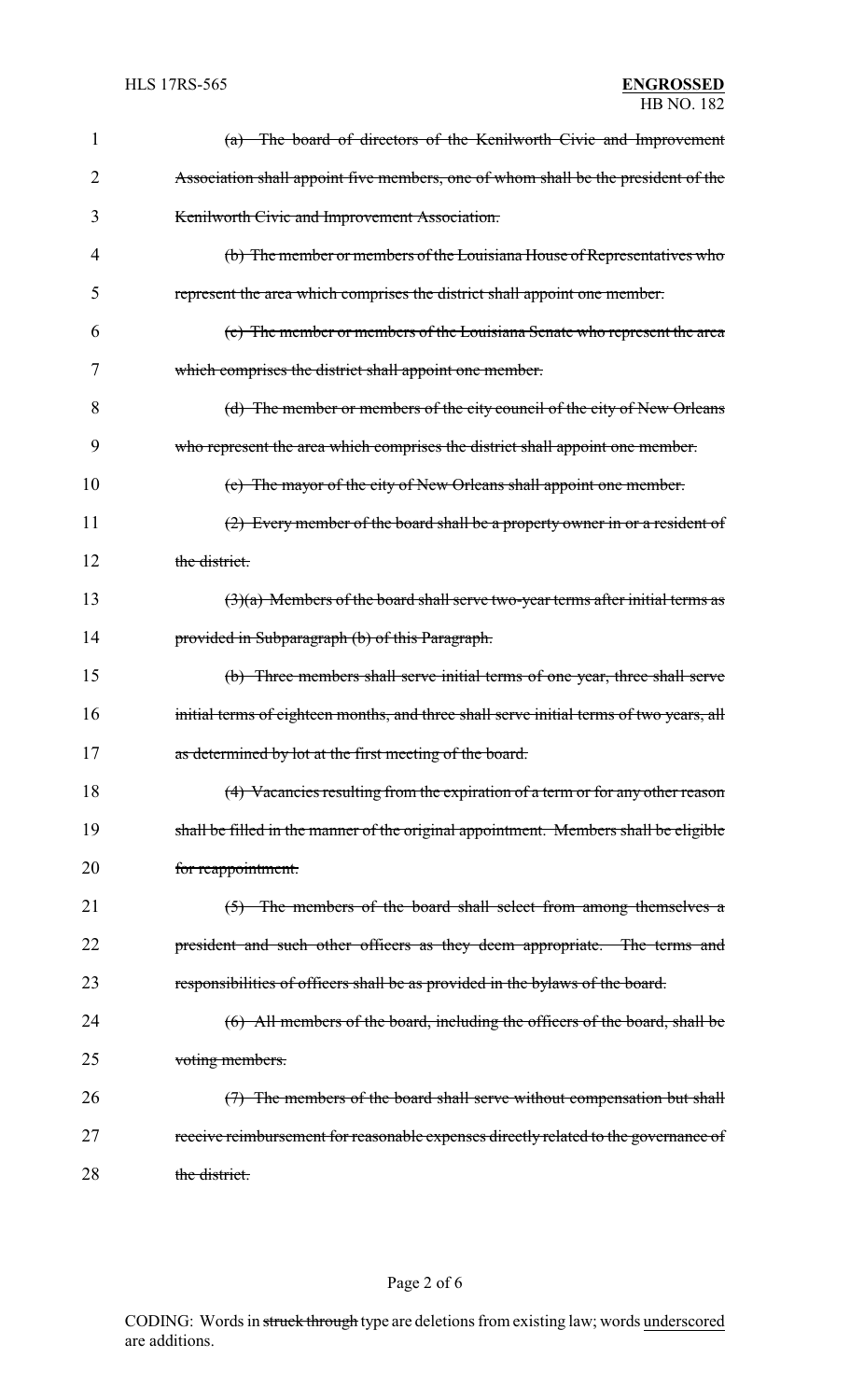| $\mathbf{1}$   | The district shall be governed by the members of the board of directors<br>(1)            |
|----------------|-------------------------------------------------------------------------------------------|
| $\overline{2}$ | of the Kenilworth Civic and Improvement Association, referred to in this Section as       |
| 3              | the "board".                                                                              |
| 4              | The members of the board shall select from among themselves a<br>(2)                      |
| 5              | president and such other officers as they deem appropriate. The terms and                 |
| 6              | responsibilities of officers shall be as provided in the bylaws of the board.             |
| 7              | (3) A majority of the members of the board shall constitute a quorum for the              |
| 8              | transaction of business.                                                                  |
| 9              | The members of the board shall serve without compensation but shall<br>(4)                |
| 10             | receive reimbursement for reasonable expenses directly related to the governance of       |
| 11             | the district.                                                                             |
| 12             | The board shall adopt such rules and regulations as it deems necessary<br>(5)             |
| 13             | or advisable for conducting its business affairs. It shall hold regular meetings as shall |
| 14             | be provided in the bylaws and may hold special meetings at such times and places          |
| 15             | within the district as may be prescribed in the bylaws.                                   |
| 16             | The board shall keep minutes of all meetings and shall make them<br>(6)                   |
| 17             | available through the board's secretary to residents of the district.                     |
| 18             | The monies, funds, and accounts of the district shall be in the official                  |
| 19             | custody of the board.                                                                     |
| 20             | ∗<br>∗<br>∗                                                                               |
| 21             | F. Parcel fee.                                                                            |
| 22             | $\ast$<br>*<br>∗                                                                          |
| 23             | (2) The fee shall be a flat fee and shall be imposed on each parcel located               |
| 24             | within the district. The amount of the fee shall be two hundred not exceed two            |
| 25             | hundred twenty-five dollars per parcel per year.                                          |
| 26             | ∗<br>∗<br>∗                                                                               |
| 27             | $(4)(a)$ The fee shall be imposed only upon request to the city of New Orleans            |
| 28             | by the board by duly adopted resolution and only after the question of its imposition     |
| 29             | has been approved by a majority of the registered voters of the district voting on the    |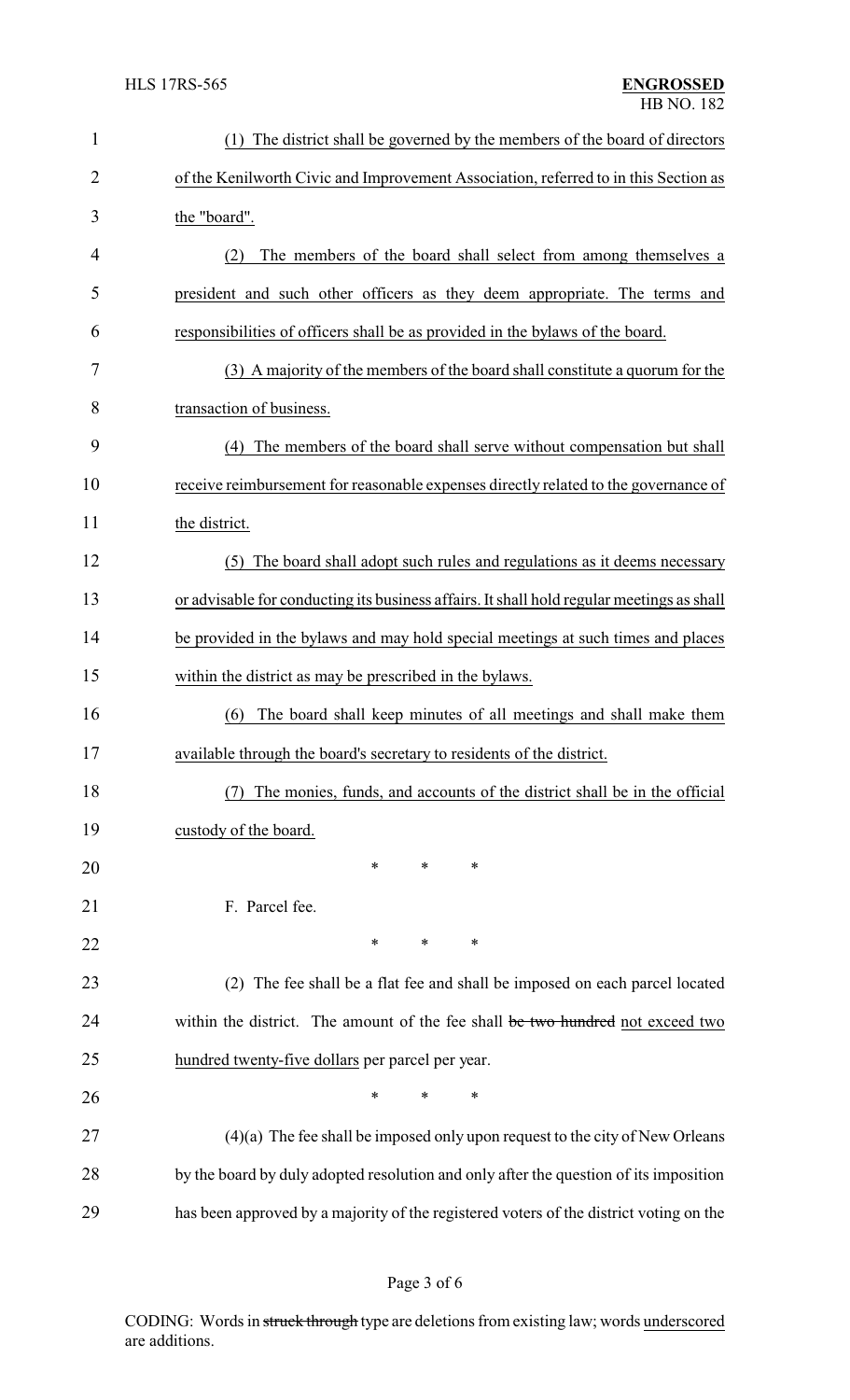proposition at an election held for that purpose at the same time as a regularly scheduled election in the city of New Orleans and conducted in accordance with the Louisiana Election Code. The amount of the fee may be changed by duly adopted resolution of the board, not to exceed the maximum amount authorized by this Subsection and approved by the voters. No other election shall be required except as provided in this Paragraph. (b) The initial election on the question of the imposition of the fee shall be held at the same time as the regularly scheduled election in the city of New Orleans to be held on November 2, 2004, or if not held on that date, it shall be held at the same time as a regularly scheduled election in the city of New Orleans held after that 11 date. 12 (c)(b) The fee shall expire on December 31, 2010, but the fee may be 13 renewed, the amount of the fee provided in Paragraph (2) of this Subsection may be 14 changed, or a maximum fee amount in excess of the amount of the fee provided in 15 Paragraph (2) of this Subsection may be established, if approved by a majority of the registered voters of the district voting on the proposition at an election held for that 17 purpose in accordance with the Louisiana Election Code. If the fee is renewed, if the 18 amount of fee is changed with voter approval, or if a new maximum fee amount is established, the term of the imposition of the fee shall be as provided in the proposition authorizing such renewal, change in fee amount, or maximum fee amount, not to exceed eight years. If a new maximum fee amount is established as 22 provided in this Subparagraph, the amount of the fee shall be determined and such amount may be changed by duly adopted resolution of the board without the necessity of an election, provided that the fee amount shall not exceed the maximum fee amount and the term of imposition shall not exceed the term of imposition 26 established with voter approval. at the end of the term provided for in the proposition authorizing the fee, not to exceed eight years, but may be renewed as provided in Subparagraph (a) of this Paragraph. Any election to authorize the renewal of the fee shall be held at the same time as the regularly scheduled election in the city of New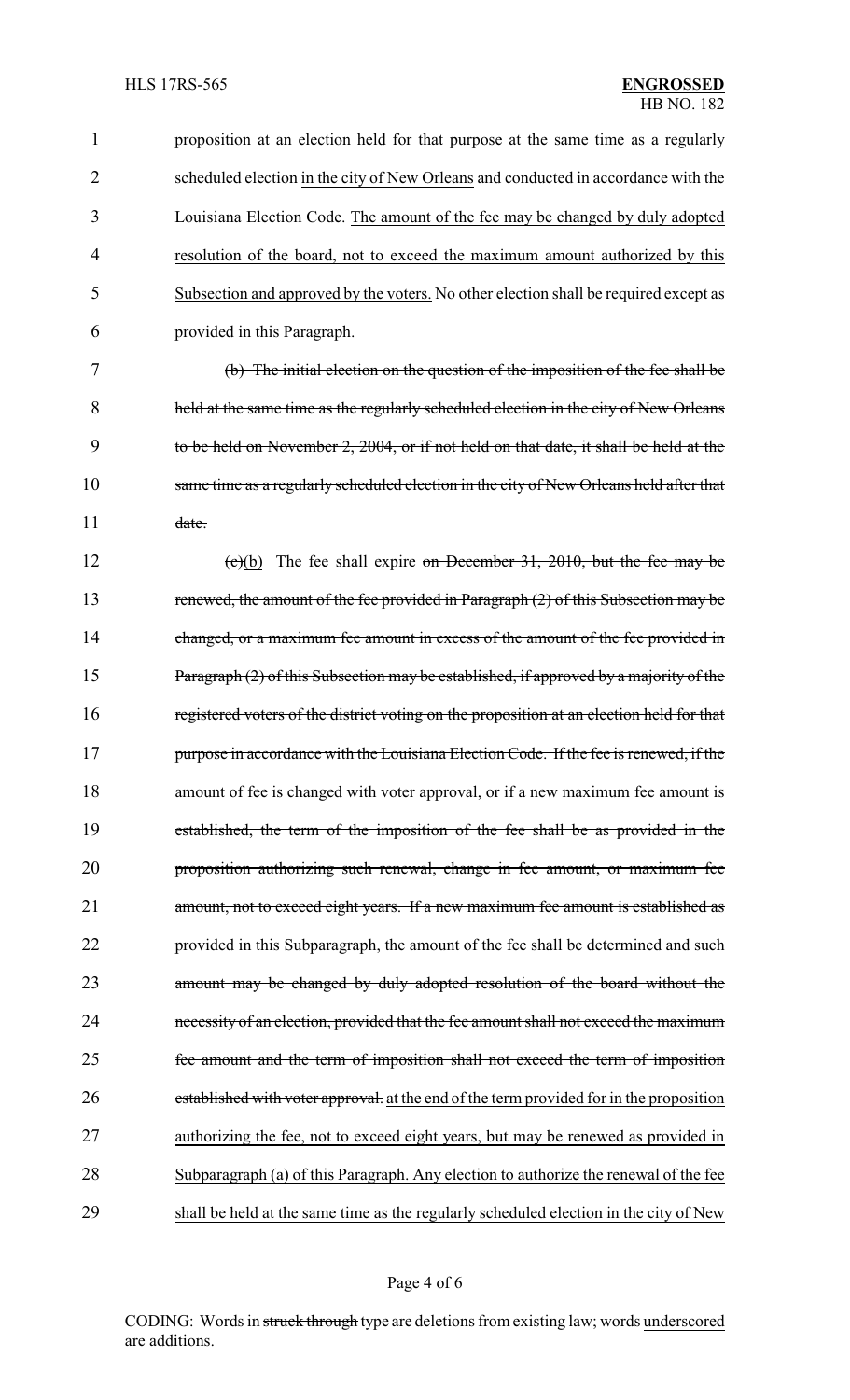| $\mathbf{1}$   | Orleans. If renewed, the term of the imposition of the fee shall be as provided in the        |
|----------------|-----------------------------------------------------------------------------------------------|
| $\overline{2}$ | proposition authorizing such renewal, not to exceed eight years.                              |
| 3              | $\ast$<br>$\ast$<br>$\ast$                                                                    |
| 4              | Section 2. The terms of the members of the board of commissioners of the                      |
| 5              | Kenilworth Improvement District in office on the effective date of this Act shall terminate   |
| 6              | on such date; however, such members shall remain in office until all members of the board     |
| 7              | of directors of the Kenilworth Civic and Improvement Association take office.                 |
| 8              | Section 3. This Act shall become effective upon signature by the governor or, if not          |
| 9              | signed by the governor, upon expiration of the time for bills to become law without signature |
| 10             | by the governor, as provided by Article III, Section 18 of the Constitution of Louisiana. If  |
| 11             | vetoed by the governor and subsequently approved by the legislature, this Act shall become    |
| 12             | effective on the day following such approval.                                                 |
|                | <b>DIGEST</b>                                                                                 |

The digest printed below was prepared by House Legislative Services. It constitutes no part of the legislative instrument. The keyword, one-liner, abstract, and digest do not constitute part of the law or proof or indicia of legislative intent. [R.S. 1:13(B) and 24:177(E)]

| HB 182 Engrossed<br>2017 Regular Session | Jimmy Harris |
|------------------------------------------|--------------|
|------------------------------------------|--------------|

**Abstract:** Provides relative to the parcel fee imposed within the Kenilworth Improvement District in Orleans Parish.

Present law creates the Kenilworth Improvement District in Orleans Parish as a political subdivision of the state for the purpose of promoting, encouraging, and enhancing the security, beautification, and overall betterment of the district. Provides for district boundaries.

Proposed law retains present law.

Present law provides that the district is governed by a nine-member board of commissioners as follows:

- (1) Five members appointed by the board of directors of the Kenilworth Civic and Improvement Assoc., one of whom must be the president of the assoc.
- (2) One member appointed by the member(s) of the La. House of Representatives who represent the area which comprises the district.
- (3) One member appointed by the member(s) of the La. Senate who represent the area which comprises the district.
- (4) One member appointed by the member(s) of the city council of the city of New Orleans who represent the area which comprises the district.